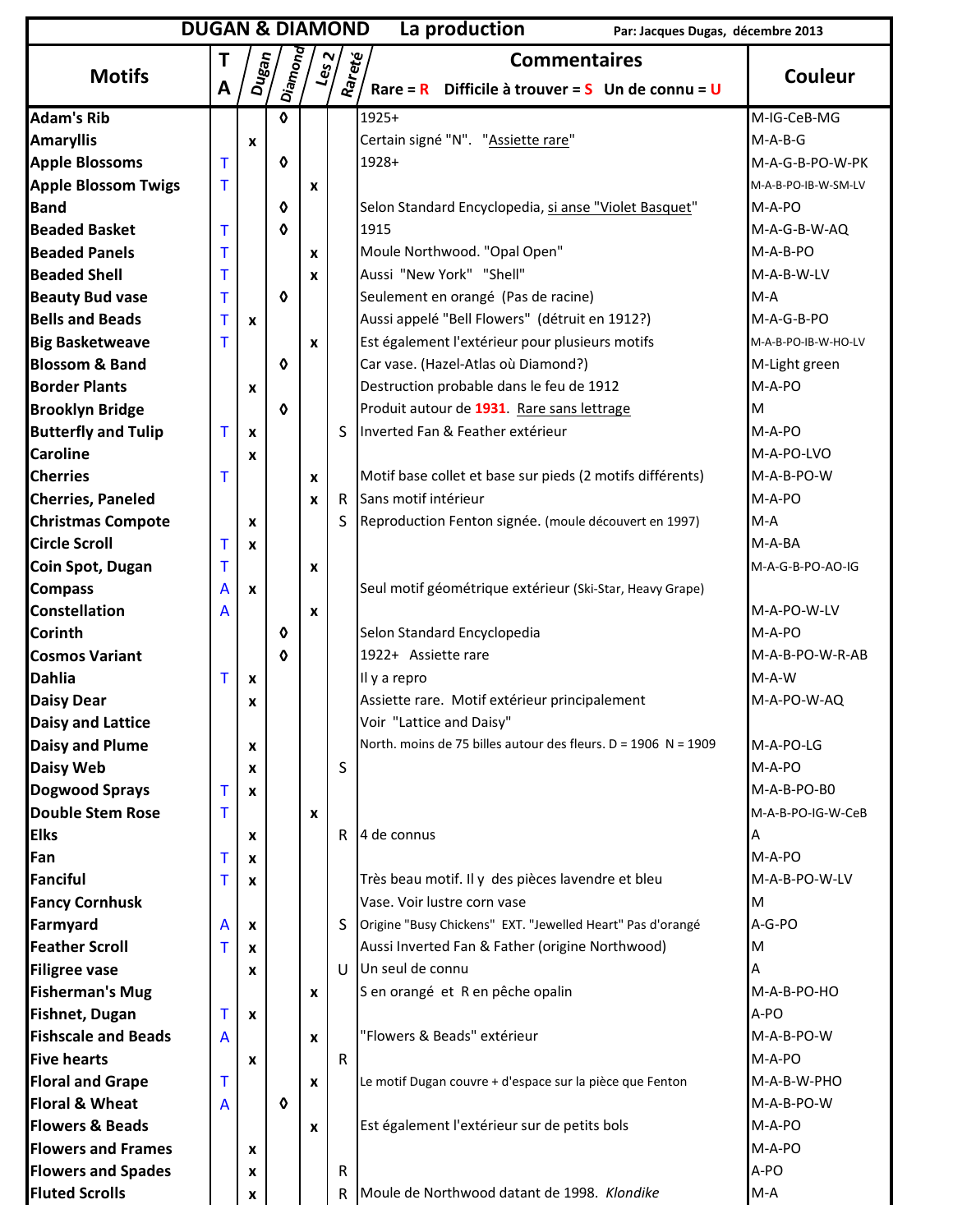| <b>Folding Fan</b>                            |                | X                  |                     |   | S            | Ressemble au motif de l'épergne Fishet                          | M-A-PO              |
|-----------------------------------------------|----------------|--------------------|---------------------|---|--------------|-----------------------------------------------------------------|---------------------|
| Formal                                        |                | X                  |                     |   | S            |                                                                 | $M-A$               |
| <b>Four Flowers</b>                           | A              | X                  |                     |   |              | Aussi appelé "Pod & Posies"                                     | M-A-G-PO-V          |
| <b>Garden Path and variant</b>                | $\mathsf T$    | X                  |                     |   |              | Plusieurs formes rares                                          | M-A-PO-IB-W         |
| <b>Georgia Belle</b>                          | A              |                    |                     | X | $\mathsf{R}$ | Motif extérieur                                                 | M-A-G-PO            |
| <b>God and Home</b>                           |                |                    | ♦                   |   | $\mathsf{R}$ |                                                                 | B                   |
| <b>Golden Grape</b>                           | A              |                    | ♦                   |   |              | 1928+                                                           | M-A-G-CM            |
| <b>Golden Harvest</b>                         | т              |                    | o                   |   |              | $1916+$                                                         | $M-A$               |
| <b>Grape Arbor</b>                            | т              |                    |                     | x |              |                                                                 | M-A-B-PO-W          |
| <b>Grape Delight</b>                          |                |                    |                     | X |              |                                                                 | $M-A-B-W$           |
| <b>Grapevine Lattice</b>                      | A              |                    |                     | X |              | Reproduction de L.G. Wright. Pichet et verres rares             | M-A-B-W-LV          |
| <b>Harvest Flower</b>                         |                |                    | $\ddot{\mathbf{0}}$ |   | R.           | Reproduction de L.G. Wright                                     | $M-A-G$             |
| <b>Heavy Grape</b>                            |                | X                  |                     |   | S            | Ce n'est pas Millersburg                                        | M-A-PO              |
| <b>Heavy Iris</b>                             | т              | X                  |                     |   |              | Reproduction L.G. Wright. Verres possiblement aussi de Daimond? | M-A-PO-W-HO         |
| <b>Heavy Web</b>                              | т              | X                  |                     |   | ${\sf R}$    |                                                                 | PO                  |
| <b>Heron mug</b>                              |                | x                  |                     |   | R            |                                                                 | $M-A$               |
| <b>Holly and Berry</b>                        | т              | X                  |                     |   |              |                                                                 | M-A-B-PO-PKA        |
| <b>Holly and Poinsettia</b>                   |                | X                  |                     |   | U            | 1 seul de connu. On parle ici de Dugan par aparence générale    | M                   |
| Honeycomb rosebowl                            | A              | X                  |                     |   |              |                                                                 | M-PO                |
| <b>Honeycomb and Beads</b>                    |                | x                  |                     |   |              | Aussin 'Honeycomb Variant'                                      | $M-A-B$             |
| <b>Hyacinth</b>                               |                | x                  |                     |   | R.           | Motif particulier à Carl O. Burns                               | PO                  |
| <b>Intaglio Daisy</b>                         |                |                    | ♦                   |   |              |                                                                 | $M-A$               |
| <b>Jeweled Heart</b>                          | т              | $\pmb{\mathsf{x}}$ |                     |   |              | Nom initial "Victor". Aussi motif extérieur. Repro.             | M-A-PO-W            |
| <b>Jewels</b>                                 |                |                    | ♦                   |   |              | Selon Standard Encyclopedia. Ligne "Royal Lustre"               | M-A-G-B-IG-R-CeB-AM |
| Keyhole                                       | т              | $\pmb{\mathsf{x}}$ |                     |   | $\mathsf{R}$ | Motif extérieur de "Raindrops"                                  | M-A-PO              |
| <b>Lattice and Daisy</b>                      | т              |                    | $\mathbf \circ$     |   |              | $1915+$                                                         | $M-A-B-W$           |
| <b>Lattice and Points</b>                     | $\overline{A}$ |                    |                     | X |              | Aussi "Vining Twigs"                                            | M-A-B-PO-W          |
| <b>Lattice Hearts</b>                         |                | X                  |                     |   |              | Principalement trouvé en Angleterre et en Europe                | А                   |
| <b>Leaf Rays nappies</b>                      | т              |                    |                     | X |              | Produit de 1912 à 1931                                          | M-A-B-PO-IG-W-LV    |
| <b>Lined Lattice</b>                          | т              |                    |                     | X |              |                                                                 | M-A-B-PO-W-HO       |
| <b>Lined Lattice Variante</b>                 |                |                    |                     |   |              | La base est différentes                                         | M-A-PO-BA           |
| Long Leaf                                     | A              |                    |                     | X |              | Extérieur de "Dogwood Spray" et "Stippled Petals"               | PO                  |
| Long Thumbprint                               |                | X                  | ♦                   |   |              | Présent dans Doty                                               | M                   |
| <b>Lustre Corn vase</b>                       |                |                    |                     |   | U            | "Corn Vase" pour Burn. Voir 'Fancy Cornhusk'                    |                     |
| <b>Malaga</b>                                 | т              | $\mathbf{x}$       | ♦                   |   | R.           | 1925+                                                           | M-A-AM              |
| <b>Many Fruits</b>                            | т              | $\mathbf{x}$       |                     |   |              |                                                                 | M-A-G-B-W           |
| <b>Maple Leaf</b>                             | т              |                    |                     |   |              | Mauvais nom? Une feuille de chêne                               | M-A-G-B-PB          |
| <b>Mary Ann</b>                               | т              |                    | ♦                   | X |              | 1915+ 2 et 3 anses. 8 et 10 ondulations du rebord               | $M-A$               |
| <b>Nautilus</b>                               | т              |                    |                     |   |              | R   Argonaut Shell                                              | M-A-PO              |
| Optic                                         |                | $\mathbf{x}$       | ♦                   |   | U            | 2 exemplaires connus de ce vase                                 | $M-A-B$             |
| <b>Paneled Treetrunk vase</b>                 |                |                    |                     |   | R.           | Une rareté                                                      |                     |
| <b>Peach and Pear</b>                         |                | X                  | ♦                   |   |              |                                                                 | А<br>$M-A-B$        |
| <b>Peacock at the Fountain</b>                | $\mathsf{T}$   |                    | o                   |   |              | Seul l'ensemble pour eau, existe                                | $A - B$             |
| <b>Peacock Tail</b>                           |                |                    |                     |   |              | Intérieur de l'ensemble à fruits "Maple Leaf"                   |                     |
|                                               |                |                    |                     | X |              |                                                                 | M-A-G-B-PO-W-LV     |
| <b>Persian Garden</b><br><b>Petal and Fan</b> | т              |                    |                     | x |              |                                                                 | M-A-PO-W            |
|                                               | A              | $\mathbf{x}$       |                     |   |              |                                                                 | M-PO                |
| <b>Pinched Swirl</b>                          |                | X                  |                     |   |              | Origine "Venetian and Japanese art glass"                       |                     |
| Pony                                          | т              |                    | $\ddot{\mathbf{0}}$ |   |              | 1921+ Reproduit par L. G. Wright                                | M-A-W-AQ            |
| <b>Pool of Pearls</b>                         |                |                    |                     | X | S.           | Extérieur assiette blanche 6" et 7" Persian Garden              |                     |
| <b>Pulled Loop vases</b>                      | т              |                    |                     | x |              | 1030-R                                                          | M-A-G-B-PO-W-CeB    |
| <b>Puzzle</b>                                 | A              |                    |                     | x |              | Sert de modèle intérieur et extérieur                           | M-A-G-B-PO-W-LV     |
| <b>Question Marks</b>                         | т              |                    |                     | X |              | 1910 - 1931                                                     | M-A-B-PO-IG-W-LV-BA |
| Quill                                         | т              | X                  |                     |   | R            | Rareté                                                          | $M-A$               |